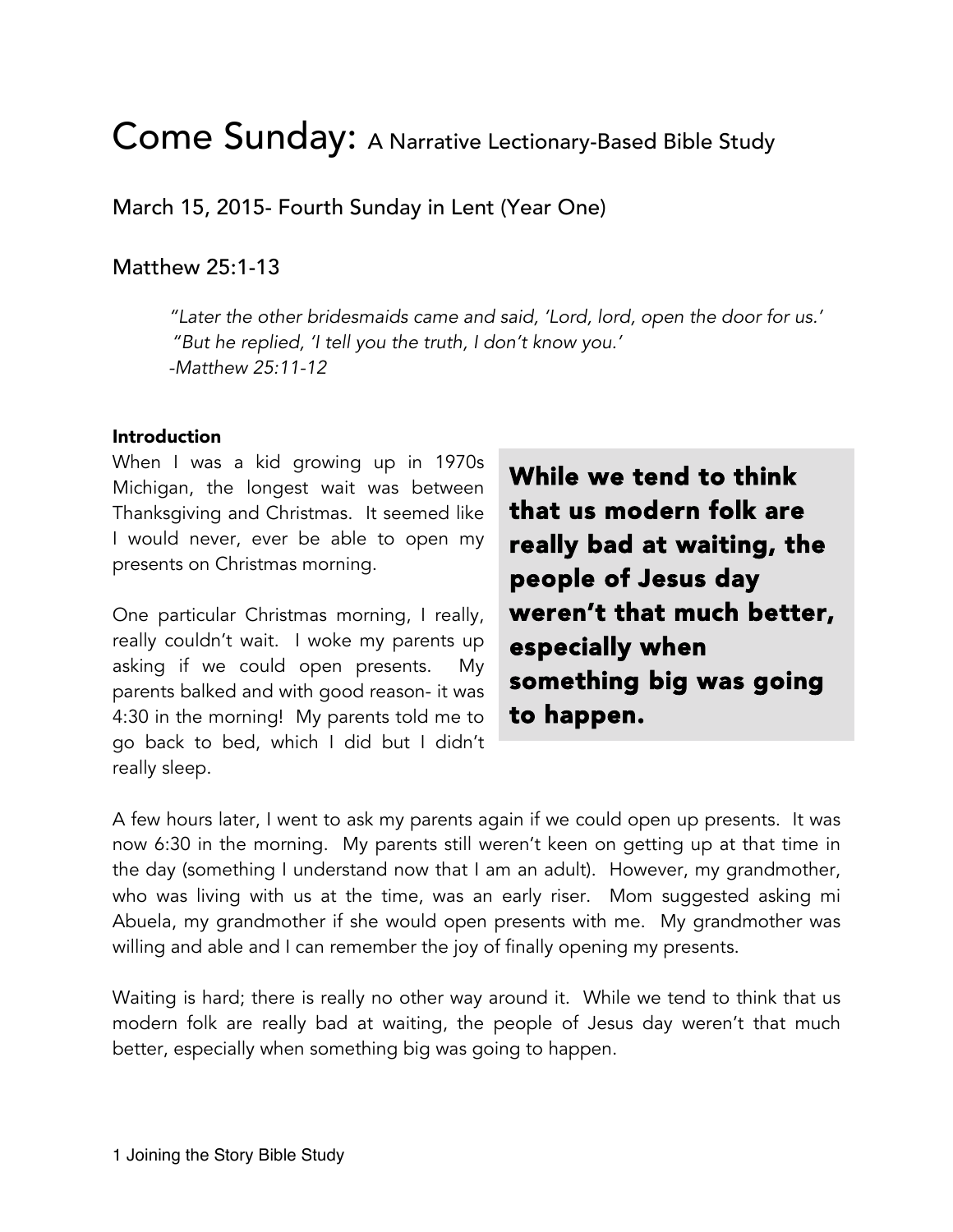In the years following Jesus death and resurrection, the infant church was told to wait for Christ's return. The early Christ-followers had hoped Jesus would return soon and it became difficult as the years and decades went by. Of course, we still wait for Christ's second coming, and it is as hard as it was for those first Christians? What does it mean to wait now? What are we to do while we wait?

Today we read a parable on the Ten Bridesmaids. Five bridesmaids were prepared for the coming of the groom, five were not. This is a parable about being ready, but it is also a hard tale. Five women were locked out of the wedding. Five other women didn't share their oil with the others. What does this parable mean? Does it mean that some will be excluded?

## The Setting

This parable is the second in a series of parables in Matthew that talks about the return of Jesus. The others are the Faithful and Unfaithful Servants (Matthew 24:45-50), Parable of the Talents (Matthew 25: 14-30), and the Sheep and the Goats (Matthew 25: 31-46).

Matthew tends to focus more on the concept of judgment than the other gospels. However, there is a caveat: no one can discern who is blessed and who is cursed. Other parables highlight this: the wheat grows with the weeds (Matthew 13:24-30); the wedding guest didn't know he had to wear a wedding garment (Matthew 22:11-14) and the sheep and goats are surprised by their fates (Matthew 25:31-46). In this parable the foolish virgins did not bring extra oil, but the bridegroom is delayed.

In addition, the parable un-nerves people because they are self-aware that they are sometimes not prepared.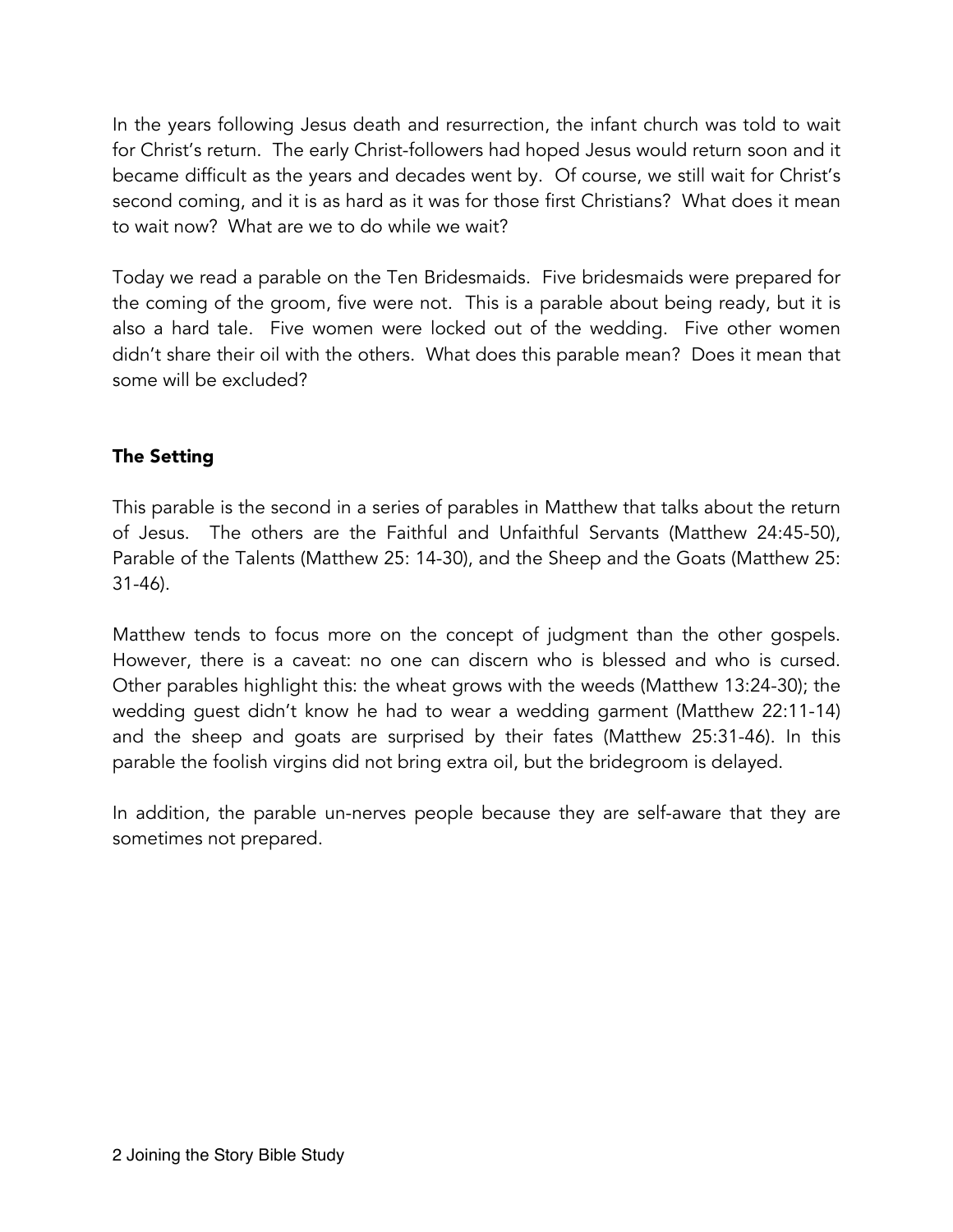#### Jesus is Coming…Any Minute Now…

*"At that time the kingdom of heaven will be like ten young bridesmaids who took their lamps and went out to meet the groom. <sup>2</sup> Now five of them were wise, and the other five were foolish. <sup>3</sup> The foolish ones took their lamps but didn't bring oil for them. <sup>4</sup> But the wise ones took their lamps and also brought containers of oil.*

young

*-Matthew 25:1-4*

| It's Greek to Me                                                                                                | Matthew is writing to a young<br>church that has faced many trials<br>such as the destruction of                                                                                                                                                                                      |
|-----------------------------------------------------------------------------------------------------------------|---------------------------------------------------------------------------------------------------------------------------------------------------------------------------------------------------------------------------------------------------------------------------------------|
| μωραι ("mooria" meaning "fool"; 25.2)<br>Mooria is where we get the English word<br>"moron."                    | Jerusalem. The passage is an<br>exhortation to keep the faith and<br>wait expectantly to the return of<br>Jesus even if it is delayed.                                                                                                                                                |
| γρηγορειτε (from γρηγορε, like the name<br>gregory!, meaning "watch out"; 25:13)<br>This is an ongoing waiting. | But waiting is hard. As I shared in<br>the Introduction, it is difficult for a<br>child to wait for Christmas<br>morning. What makes waiting so<br>hard is the anxiety that's baked<br>into the wait. What if Jesus<br>doesn't come? What if I die<br>before Jesus comes? Can I trust |

It's important to note that Jesus is also waiting. Jesus has entered Jerusalem and is waiting for his upcoming arrest, trial and death. Jesus keeps doing what he has been doing: telling stories, confronting authorities and teaching his disciples all the while knowing his death is coming. So, as we wait, it is important to remember that Jesus also had to wait.

God?

So, what do we do while we wait? Maybe it means engaging in "active" waiting. When help the poor and defenseless we are reminded of Christ's return and tell others as well. Justice is also a part of waiting.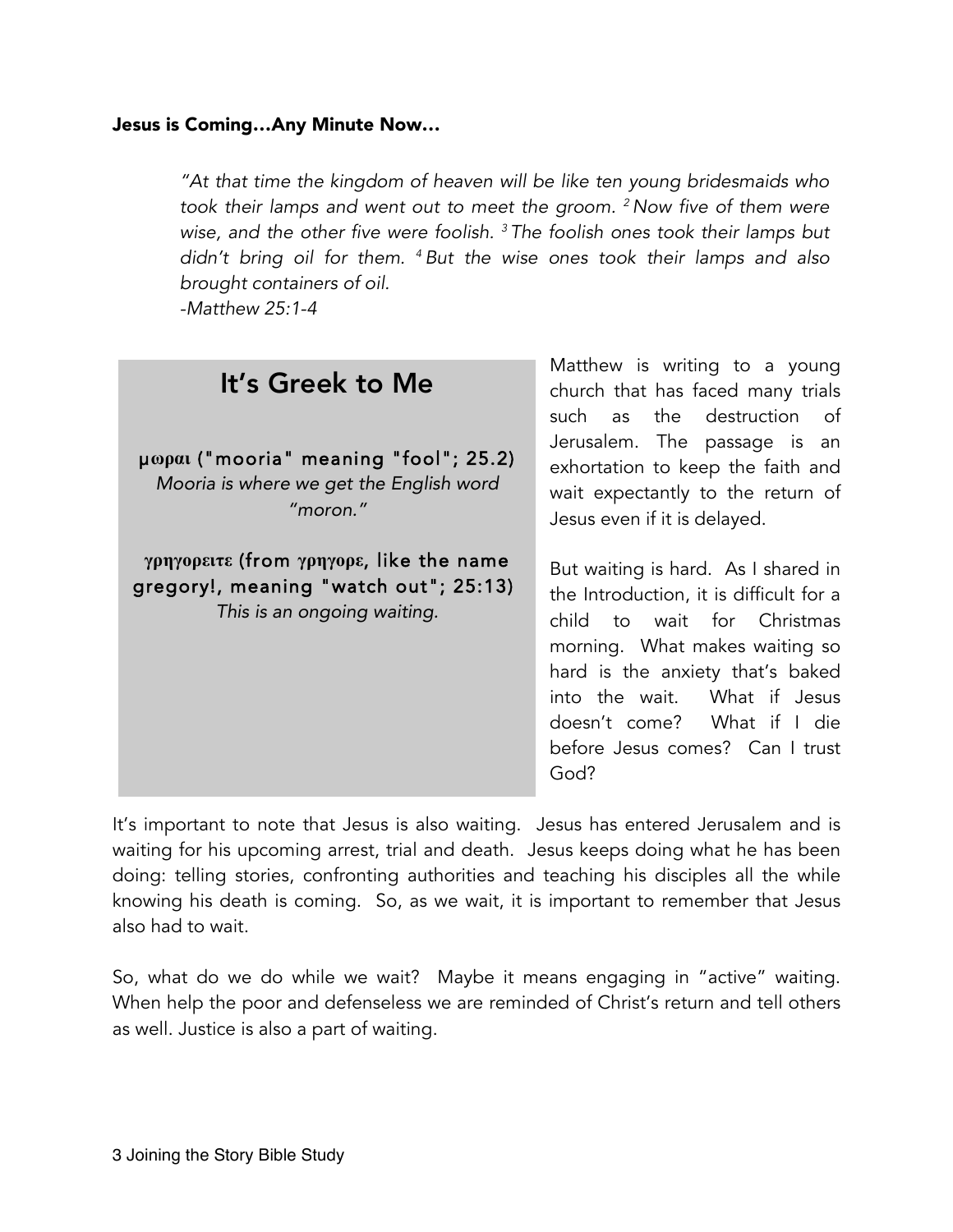Finally, we don't wait alone. Daily frustrations and distractions can drag us down. But that is where the local church comes in- as a place where we find others who are waiting and support each other in daily waiting- the Christian life.

#### Who is Who?

*<sup>11</sup> Now when the king came in and saw the guests, he spotted a man who wasn't wearing wedding clothes. 12 He said to him, 'Friend, how did you get in here without wedding clothes?' But he was speechless. 13 Then the king said to his servants, 'Tie his hands and feet and throw him out into the farthest darkness. People there will be weeping and grinding their teeth.' -Matthew 22:11-13*

This parable is an allegory- a story composed of several symbols. The bridesmaids are the church is waiting for the Second Coming of Jesus. The groom is Jesus. The delay of the groom is a symbol of the delay of the Second Coming that the young church was experiencing. The arrival of the groom is the second coming and the locked door is the final judgment.

It seems a bit odd for God to enforce a dress code. Where would this person find wedding duds? Somehow everyone else is able to find wedding clothes. One possible interpretation is that the wedding clothes are a reference to

sanctification, the process of being made worthy by the power of the Holy Spirit.